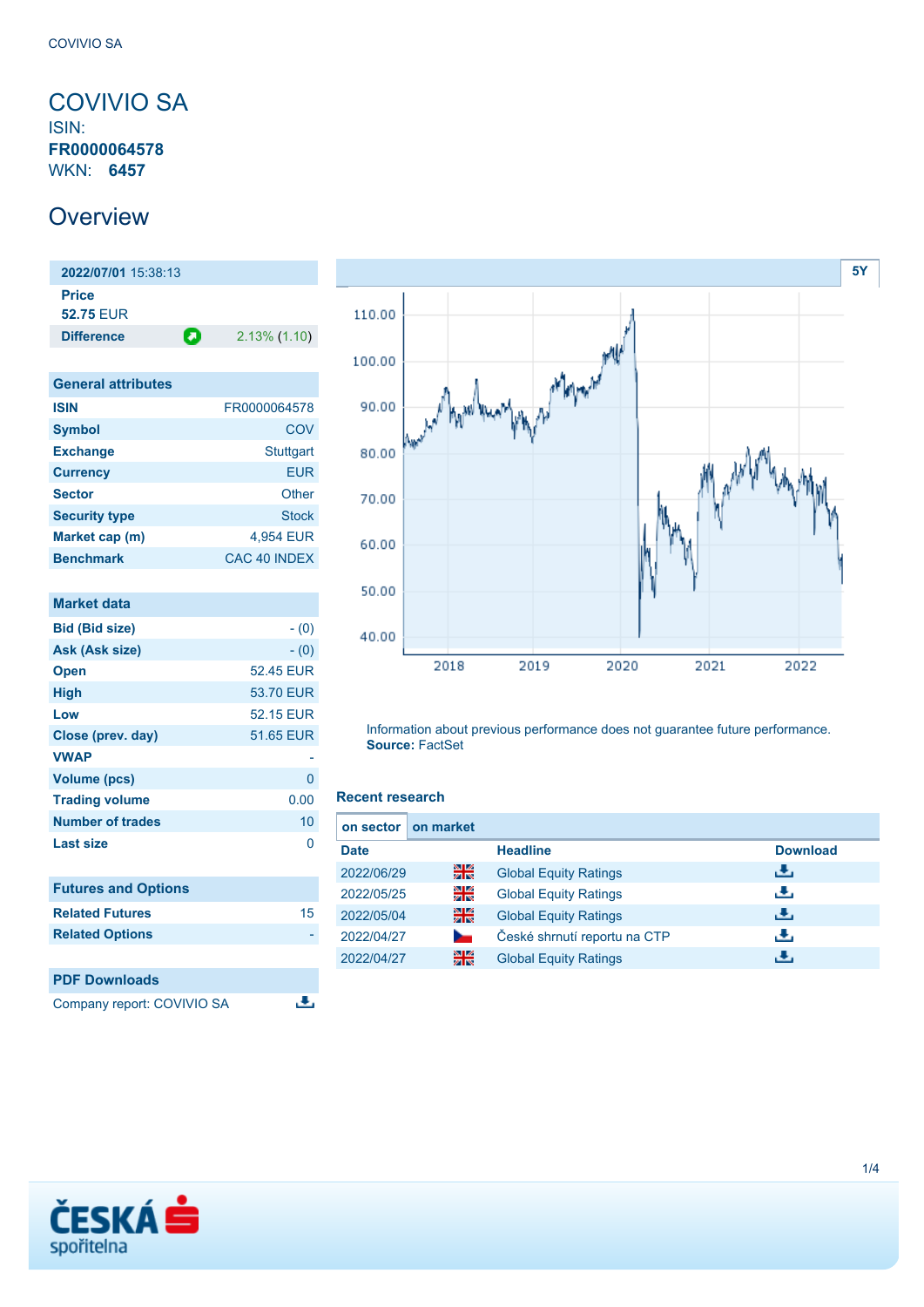# **Details**

**2022/07/01** 15:38:13 **Price 52.75** EUR

**Difference 2.13% (1.10)** 

| <b>General attributes</b> |                     |
|---------------------------|---------------------|
| <b>ISIN</b>               | FR0000064578        |
| <b>Symbol</b>             | COV                 |
| <b>Exchange</b>           | <b>Stuttgart</b>    |
| <b>Currency</b>           | <b>EUR</b>          |
| <b>Sector</b>             | Other               |
| <b>Security type</b>      | <b>Stock</b>        |
| Market cap (m)            | 4,954 EUR           |
| <b>Benchmark</b>          | <b>CAC 40 INDEX</b> |

| Market data             |           |
|-------------------------|-----------|
| <b>Bid (Bid size)</b>   | $- (0)$   |
| Ask (Ask size)          | $- (0)$   |
| <b>Open</b>             | 52.45 EUR |
| <b>High</b>             | 53.70 EUR |
| Low                     | 52.15 EUR |
| Close (prev. day)       | 51.65 EUR |
| <b>VWAP</b>             |           |
| <b>Volume (pcs)</b>     | 0         |
| <b>Trading volume</b>   | 0.00      |
| <b>Number of trades</b> | 10        |
| <b>Last size</b>        | n         |

| <b>Performance and Risk</b> |           |           |            |  |
|-----------------------------|-----------|-----------|------------|--|
|                             | 6m        | 1Y        | 3Υ         |  |
| <b>Perf (%)</b>             | $-26.49%$ | $-28.43%$ | $-42.54\%$ |  |
| Perf (abs.)                 | $-19.01$  | $-20.95$  | $-39.05$   |  |
| <b>Beta</b>                 | 0.98      | 0.92      | 1.07       |  |
| <b>Volatility</b>           | 36.52     | 30.60     | 44.52      |  |



Information about previous performance does not guarantee future performance. **Source:** FactSet

| <b>Price data</b>                           |                        |
|---------------------------------------------|------------------------|
| Ø price 5 days   Ø volume 5 days (pcs.)     | 54.60 EUR (0)          |
| Ø price 30 days   Ø volume 30 days (pcs.)   | 61.03 EUR (0)          |
| Ø price 100 days   Ø volume 100 days (pcs.) | 67.44 EUR (1)          |
| Ø price 250 days   Ø volume 250 days (pcs.) | 71.92 EUR (2)          |
| <b>YTD High   date</b>                      | 77.18 EUR (2022/01/19) |
| <b>YTD Low   date</b>                       | 51.40 EUR (2022/06/30) |
| 52 Weeks High   date                        | 81.52 EUR (2021/08/16) |
| 52 Weeks Low   date                         | 51.40 EUR (2022/06/30) |

```
All listings for COVIVIO SA
```

| ⊷                                                        |                |                   |                       |                                 |                            |
|----------------------------------------------------------|----------------|-------------------|-----------------------|---------------------------------|----------------------------|
| Exchange $\bigoplus$                                     | <b>Date</b>    | <b>Time Price</b> |                       | <b>Trading</b><br>volume (mio.) | <b>Number of</b><br>trades |
| Tradegate                                                | 2022/<br>07/01 |                   | 22:26 52.95 EUR       | 0.03                            | 4                          |
| Stuttgart                                                | 2022/<br>07/01 |                   | 15:38 52.75 EUR       | 0.00                            | 10                         |
| <b>Munich</b>                                            | 2022/<br>07/01 |                   | 08:03 52.90 EUR       | 0.00                            | 1                          |
| London Stock Exchange<br><b>European Trade Reporting</b> | 2022/<br>07/01 |                   | 17:30 52.475 EUR 0.00 |                                 | 2                          |
| Frankfurt                                                | 2022/          |                   | 08:20 52.05 EUR       | 0.00                            | 2                          |

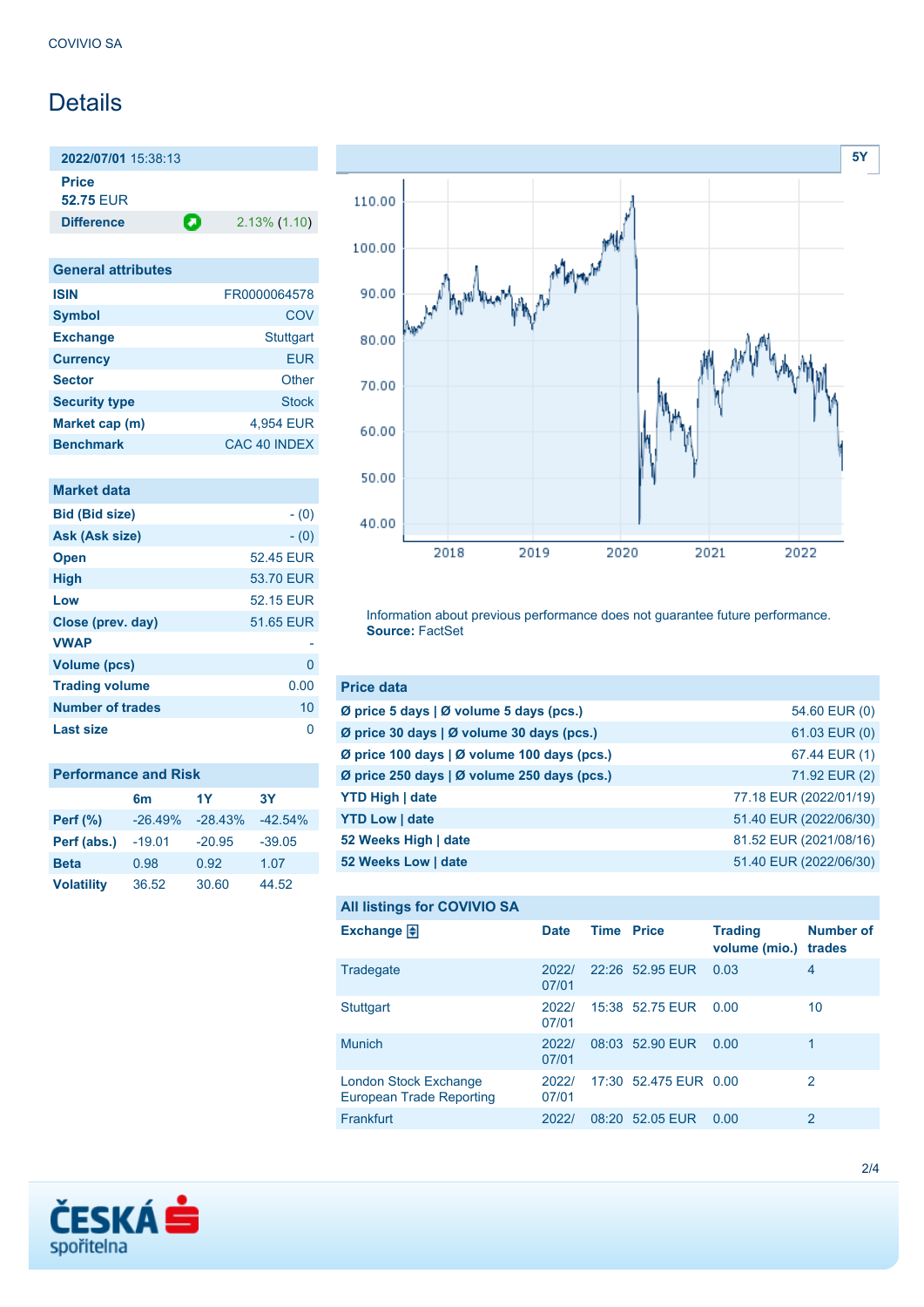|                                                        | 07/01          |                      |      |       |
|--------------------------------------------------------|----------------|----------------------|------|-------|
| <b>FINRA other OTC Issues</b>                          | 2022/<br>06/29 | 21:44 54.40 USD      | 0.01 |       |
| <b>Euronext Paris</b>                                  | 2022/<br>07/01 | 17:35 52.50 EUR 5.91 |      | 1,205 |
| <b>Duesseldorf</b>                                     | 2022/<br>07/01 | 19:31 52.50 EUR      | 0.00 | 14    |
| Borsa Italiana MTF Trading After 2022/<br><b>Hours</b> | 03/18          | 18:30 68.52 EUR      | 0.00 | 4     |
| Borsa Italiana                                         | 2022/<br>07/01 | 17:35 52.65 EUR      | 0.06 | 22    |
| <b>Berlin</b>                                          | 2022/<br>07/01 | 08:08 52.10 EUR      | 0.00 | 1     |